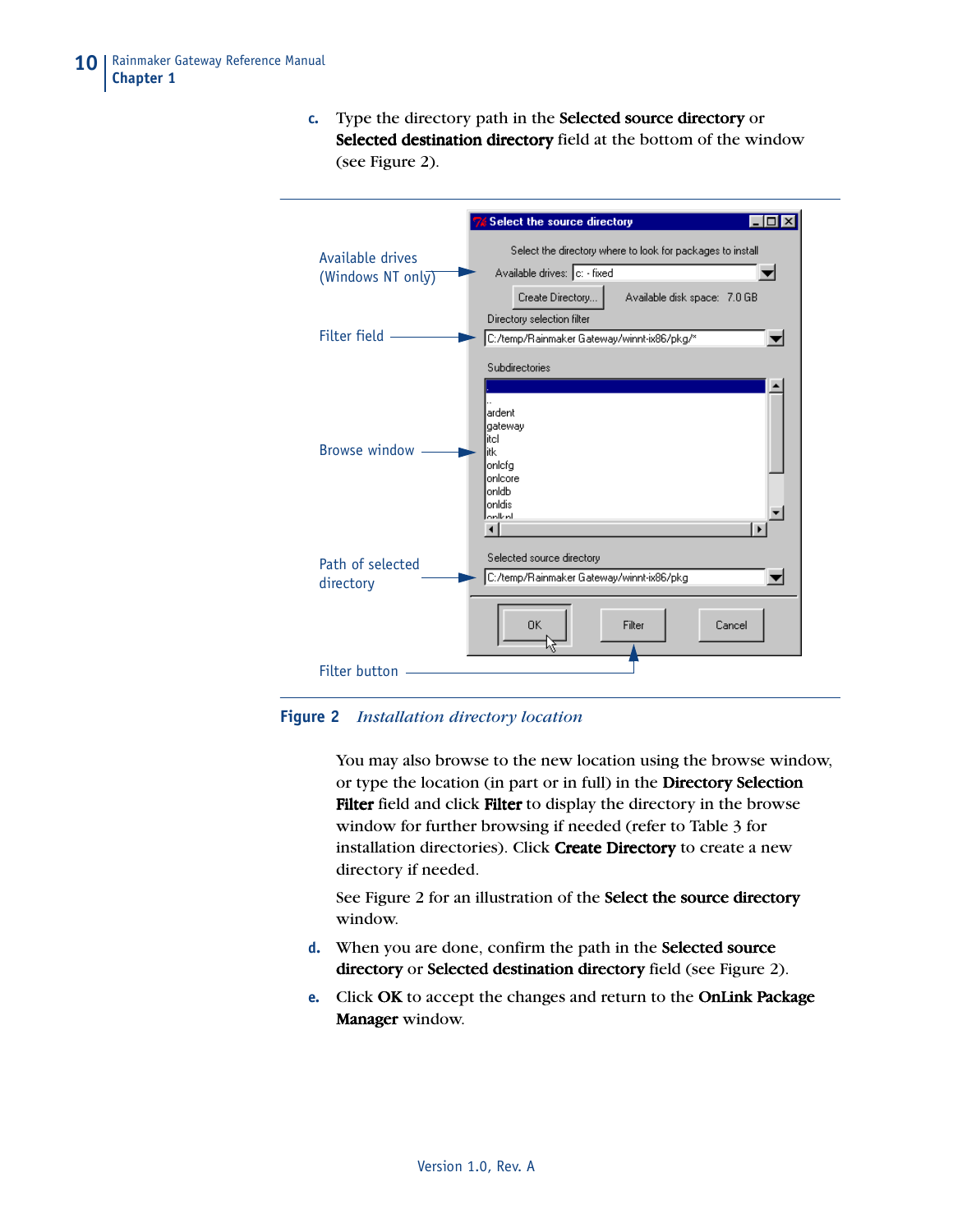**3.** Click Available masters to display a list of available installation master packages, then click OnLink Gateway Server and OnLink Package Manager to highlight both (see Figure 3).

Note If no items appear when you click Available masters, confirm that the Source directory is set to the proper location as listed in Table 3.

|                                            | <b>76 OnLink Package Manager</b>                                                                                                                                                                                                                                                                                                                                                                                                     |  |  |  |  |  |  |  |  |  |
|--------------------------------------------|--------------------------------------------------------------------------------------------------------------------------------------------------------------------------------------------------------------------------------------------------------------------------------------------------------------------------------------------------------------------------------------------------------------------------------------|--|--|--|--|--|--|--|--|--|
|                                            | <b>Main Log</b><br><b>Help</b>                                                                                                                                                                                                                                                                                                                                                                                                       |  |  |  |  |  |  |  |  |  |
|                                            | Source directory: C:/temp/Rainmaker Gateway/winnt-ix86/pkg                                                                                                                                                                                                                                                                                                                                                                           |  |  |  |  |  |  |  |  |  |
| Destination directory: c:/onlink/gateway10 |                                                                                                                                                                                                                                                                                                                                                                                                                                      |  |  |  |  |  |  |  |  |  |
| Set active<br>operation                    | $Tel - 8.2.3$<br>Available masters<br>[incr Tel] - 3.1.0<br>4 OnLink Gateway Server - 1.0.0<br>$Tk - 8.2.3$<br>4 OnLink Package Manager - 1.0.0<br>[incr Tk] - 3.1.0<br>Available packages<br>OnLink Core Functionality Package - 1.0.0<br>OnLink Kernel Package - 1.0.0<br>OnLink Database Layer - 1.0.0<br>Ardent - 3.6.x<br>OnLink Data Import Service - 1.0.0<br>OnLink Gateway Server - 1.0.0<br>OnLink Package Manager - 1.0.0 |  |  |  |  |  |  |  |  |  |
|                                            | Install<br>Clear<br>Active operation:<br>Install                                                                                                                                                                                                                                                                                                                                                                                     |  |  |  |  |  |  |  |  |  |
|                                            | Start an installation or configuration.                                                                                                                                                                                                                                                                                                                                                                                              |  |  |  |  |  |  |  |  |  |

**Figure 3** *OnLink Package Manager with selected masters*

- **4.** Make sure that **Active operation** is set to **Install**. If it is not, change it by clicking the **Active operation** button and selecting **Install** (see Figure 3).
- **5.** Click Install.
- **6.** In the End User License Agreement window, click Accept to accept the terms of the license agreement.